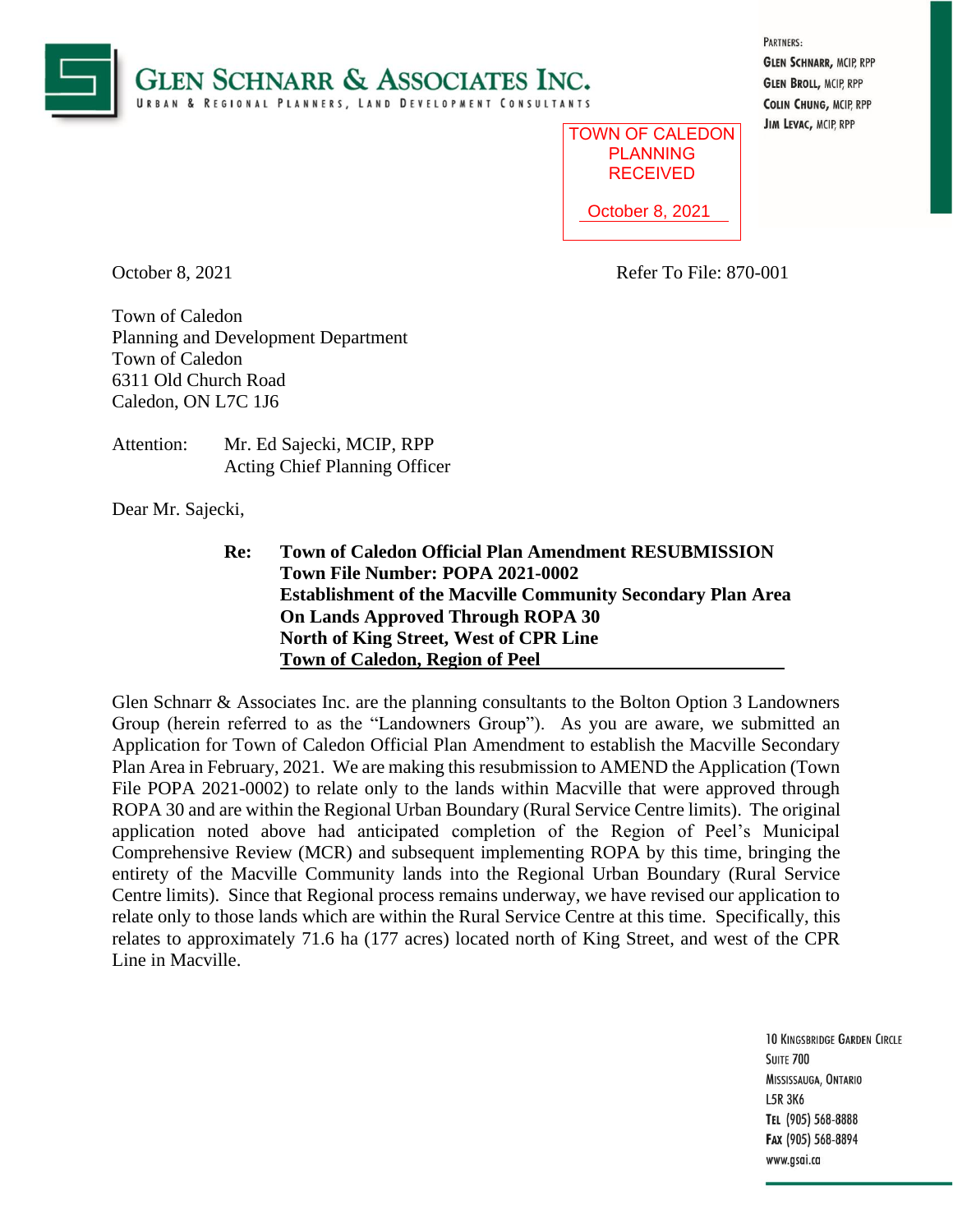

The Subject Lands (lands approved through ROPA 30 within Macville) represent a unique opportunity to establish Caledon's first innovative 'transit-oriented community' as a result of the location of the lands' proximity to the planned Caledon GO Station (Caledon's MTSA and recently subject to a Provincial MZO zoning adjacent lands as a Mobility Transit Hub). These lands will contain a broad mix of residential forms that will integrate well with public transit and the future transit hub. These lands represent a unique opportunity to create a walkable, transit-supportive and complete community based on the implementation of a number of healthy community principles.

It is our intention to file a separate LOPA application for the western portion of the Macville Community lands once these lands are brought into the Rural Service Centre Boundary though the Region of Peel's 2051 MCR process. The inclusion of the western lands will complete the Macville Community and will encompass a complete Macville Community Secondary Plan Area. In fact, the Technical Reports that were submitted initially in connection with this LOPA (in February 2021) relate to the entire Macville Community. In our opinion, this allows for a fulsome and comprehensive review by all agencies and departments, rather than looking at only the ROPA 30 lands in isolation. In short, the Macville Community lands as a whole represent the best opportunity to leverage and expedite the delivery of the planned GO Station supported by a signature mixed use community based on the implementation of a number of healthy community principles.

We respectfully request that until the western lands are brought into the Rural Service Centre boundary, the Town advance this LOPA for the lands that are currently within the Bolton Rural Service Centre (per ROPA 30).

Please find enclosed the following materials (digitally) in connection with this submission:

- Completed REVISED Town of Caledon Official Plan Amendment Application Form;
- Draft REVISED Macville Community Secondary Plan (including text and Land Use Schedule) prepared by Bolton LOG Consulting Team; and
- REVISED Planning Justification Report prepared by Glen Schnarr & Associates Inc. (October, 2021).